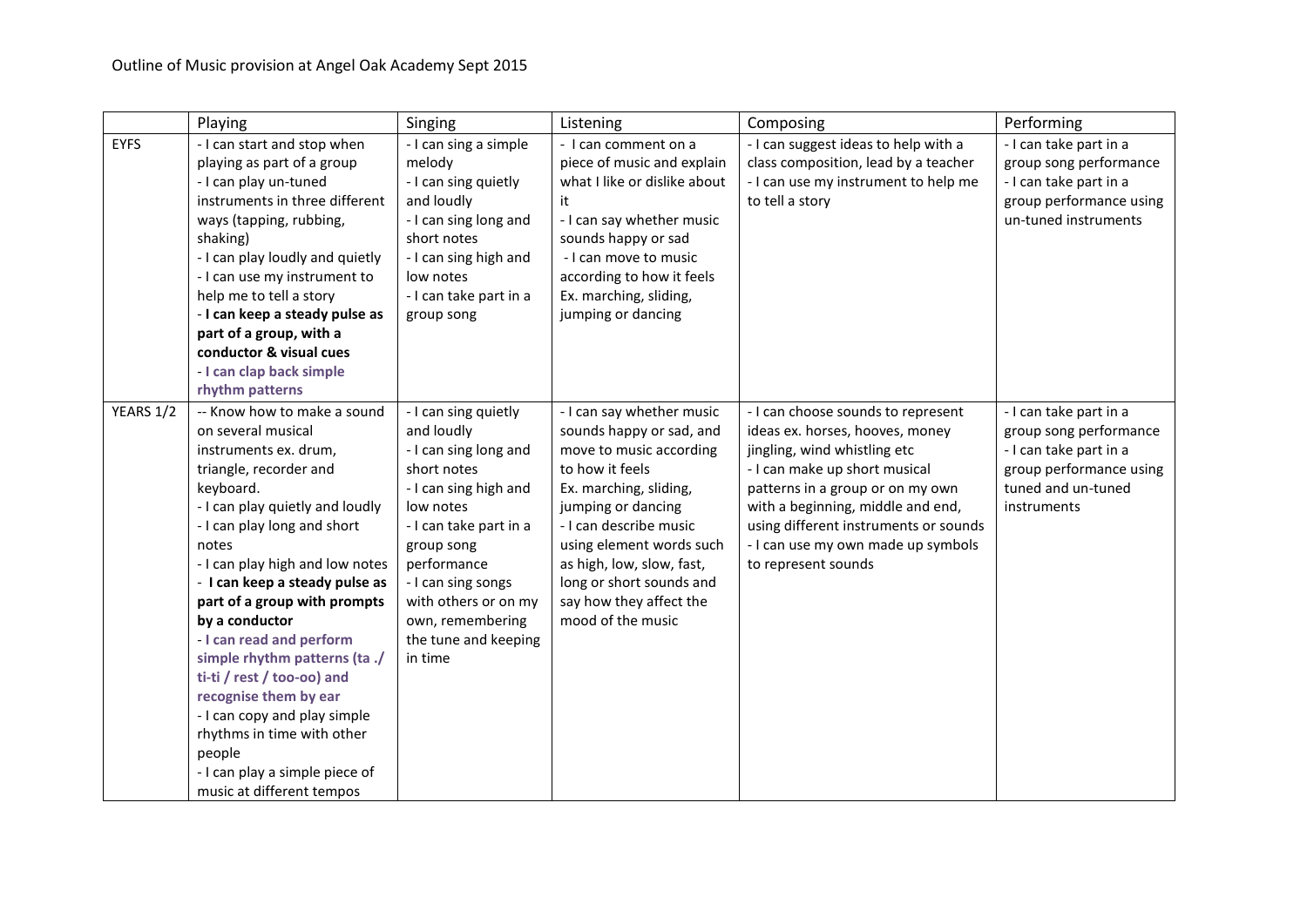|           | Playing                                   | Singing               | Listening                | Composing                               | Performing                |
|-----------|-------------------------------------------|-----------------------|--------------------------|-----------------------------------------|---------------------------|
| YEARS 3/4 | - I can change the way I play             | - I can sing simple   | - I can describe music   | - I can select a sound or instrument to | - I can improvise or      |
|           | an instrument, learning and               | songs in tune with    | using musical vocabulary | achieve an effect ex. bass drum and     | perform cyclic patterns   |
|           | applying skills and techniques,           | expression as part of | such as tempo & dynamics | louder instruments to create surprise   | as part of a group        |
|           | to achieve different effects,             | a group or on my      | and explain how a        | or excitement, or quiet singing or      | performance in time with  |
|           | ex. damping a cymbal or                   | own                   | composer has used those  | playing to create something more        | different patterns played |
|           | letting it ring, using soft or            |                       | elements to create an    | peaceful                                | by others, varying the    |
|           | hard beaters etc                          |                       | effect                   |                                         | effect ex. by changing    |
|           | - I can use crescendo,                    |                       |                          |                                         | dynamics or timbres       |
|           | diminuendo and changes in                 |                       |                          |                                         |                           |
|           | tempo to create effects                   |                       |                          |                                         |                           |
|           | - I can play a simple ostinato            |                       |                          |                                         |                           |
|           | or repeated phrase on a                   |                       |                          |                                         |                           |
|           | pitched instrument as an                  |                       |                          |                                         |                           |
|           | accompaniment to a song or<br>performance |                       |                          |                                         |                           |
|           | - I can keep a steady pulse on            |                       |                          |                                         |                           |
|           | my own for a short while                  |                       |                          |                                         |                           |
|           | - I can read and perform                  |                       |                          |                                         |                           |
|           | rhythm patterns (tika-tika /              |                       |                          |                                         |                           |
|           | ti-tika / tika-ti) and recognise          |                       |                          |                                         |                           |
|           | them by ear                               |                       |                          |                                         |                           |
|           | - I have experimented with                |                       |                          |                                         |                           |
|           | different types of notation               |                       |                          |                                         |                           |
|           | and am beginning to                       |                       |                          |                                         |                           |
|           | recognise symbols on staff                |                       |                          |                                         |                           |
|           | notation.                                 |                       |                          |                                         |                           |
|           |                                           |                       |                          |                                         |                           |
|           |                                           |                       |                          |                                         |                           |
|           |                                           |                       |                          |                                         |                           |
|           |                                           |                       |                          |                                         |                           |
|           |                                           |                       |                          |                                         |                           |
|           |                                           |                       |                          |                                         |                           |
|           |                                           |                       |                          |                                         |                           |
|           |                                           |                       |                          |                                         |                           |
|           |                                           |                       |                          |                                         |                           |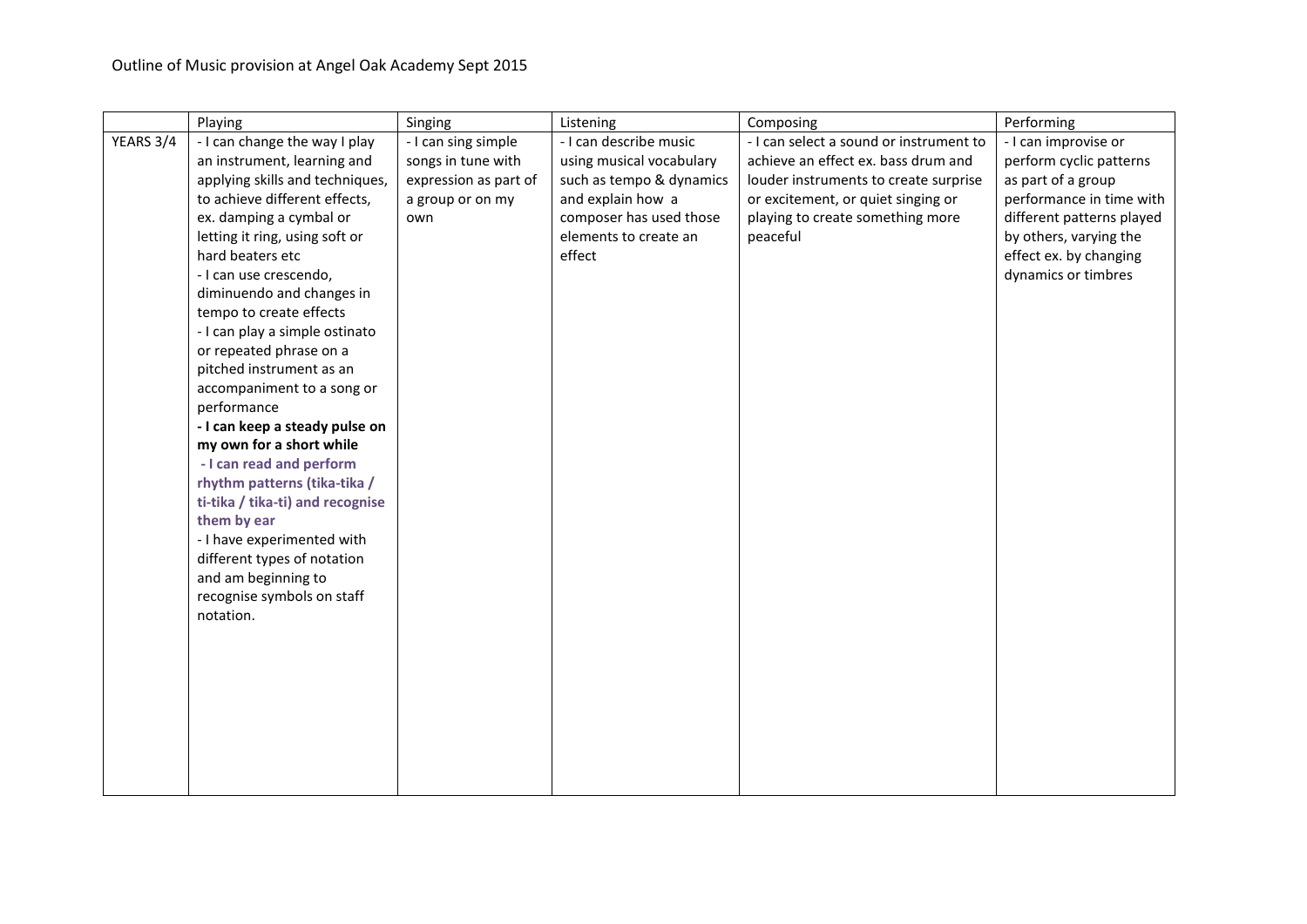|           | Playing                                                                                                                                                                                                                                                                                                                                                                                                                                                                                                                                      | Singing                                                                                                                              | Listening                                                                                                                                                                                                                                                                                                    | Composing                                                                                                                                                                                                                                                                                                                                                                                                                                                                                    | Performing                                                                                                                                                                                                                                                                                                                    |
|-----------|----------------------------------------------------------------------------------------------------------------------------------------------------------------------------------------------------------------------------------------------------------------------------------------------------------------------------------------------------------------------------------------------------------------------------------------------------------------------------------------------------------------------------------------------|--------------------------------------------------------------------------------------------------------------------------------------|--------------------------------------------------------------------------------------------------------------------------------------------------------------------------------------------------------------------------------------------------------------------------------------------------------------|----------------------------------------------------------------------------------------------------------------------------------------------------------------------------------------------------------------------------------------------------------------------------------------------------------------------------------------------------------------------------------------------------------------------------------------------------------------------------------------------|-------------------------------------------------------------------------------------------------------------------------------------------------------------------------------------------------------------------------------------------------------------------------------------------------------------------------------|
| YEARS 5/6 | - I can create and interpret<br>simple graphic scores and<br>recognise some symbols from<br>staff notation<br>- I can play a separate part in<br>a group performance, keeping<br>in time with the group ex sing<br>or play a part in a round<br>- I can keep a steady pulse on<br>my own for a short while and<br>recognise if I am speeding up<br>or slowing down<br>- I can read and perform<br>rhythm patterns (tika-tika /<br>ti-tika / tika-ti / tum-ti),<br>recognise them by ear and<br>play them on a range of<br><b>instruments</b> | - I can sing a separate<br>part in a group<br>performance,<br>keeping in time with<br>the group ex sing or<br>play a part in a round | - I can identify or suggest<br>purposes for musical<br>extracts ex signature tune<br>for a TV programme, film<br>scores, ceremonial<br>fanfares, dance music<br>- I can describe music I<br>hear and compare it with<br>music of contrasting<br>styles and genres using<br>appropriate element<br>vocabulary | - I can compose music as part of a<br>group from different starting ideas<br>ex. a sea soundscape, a clock shop at<br>midday or a haunted house<br>- I can suggest appropriate sounds<br>and instruments to achieve an effect<br>for a purpose ex rhythmic pulse for a<br>march, quiet singing for a lullaby,<br>strong beat for dance music etc<br>- I can make up short tunes and<br>rhythms and organise them in<br>structures such as 'call and response',<br>'ternary' or 'rondo' forms | - I can perform music as<br>part of a group that uses<br>appropriate sounds to<br>achieve an intention ex.<br>creating background<br>music for different<br>scenes of a story or play<br>- I can play a separate<br>part in a group<br>performance, keeping in<br>time with the group ex<br>sing or play a part in a<br>round |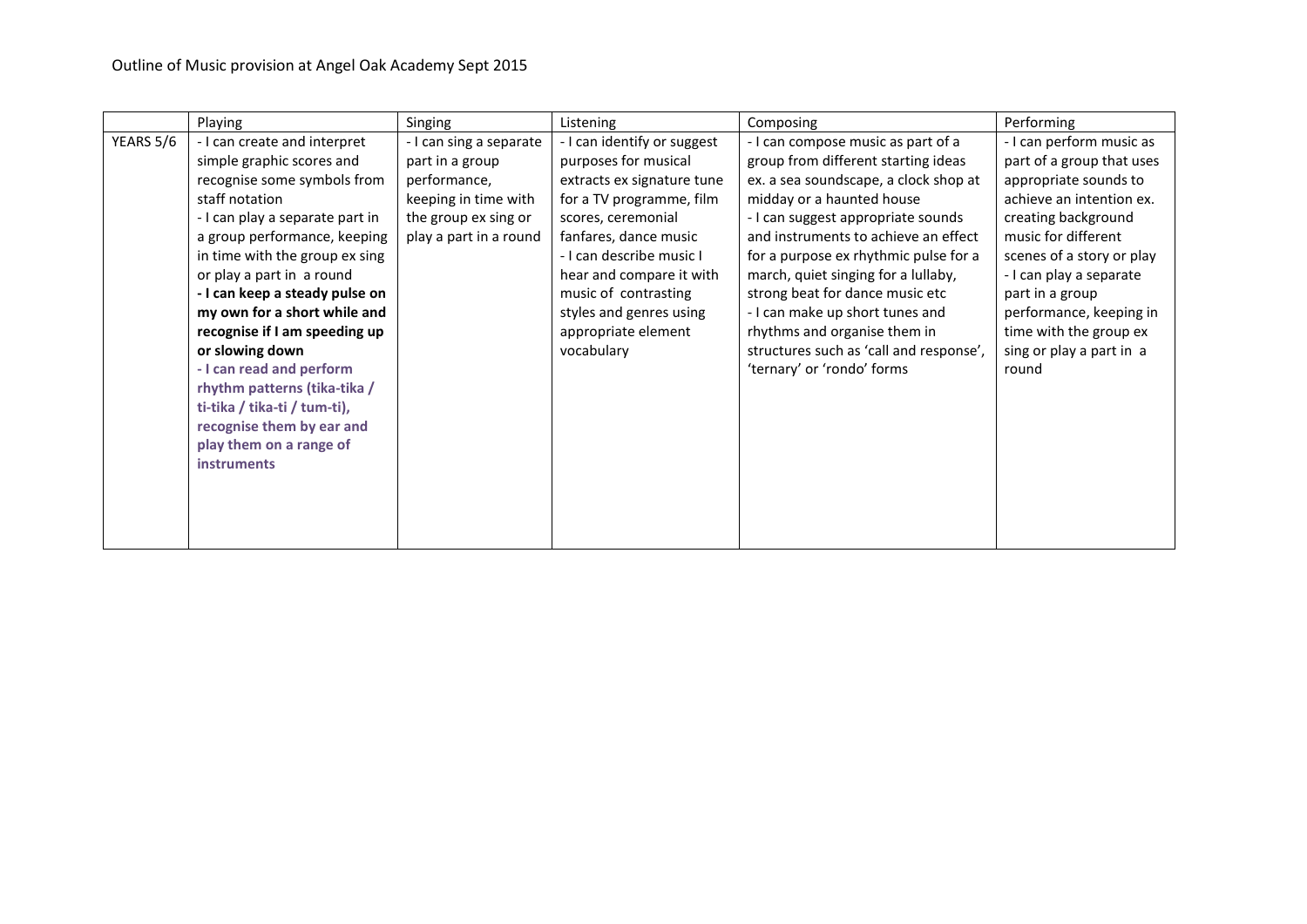|                                     | What would an 11yr old Musician leaving Angel Oak Academy look like? |  |  |  |
|-------------------------------------|----------------------------------------------------------------------|--|--|--|
| Musical vocabulary and<br>knowledge | - Pupils can identify all notes on the Treble Clef stave             |  |  |  |
|                                     | Pupils are familiar with these terms:                                |  |  |  |
|                                     | 'pitch' -<br>higher/lower                                            |  |  |  |
|                                     | 'duration' -<br>longer/shorter, steady pulse, beat, rhythm           |  |  |  |
|                                     | 'dynamics' -<br>louder/quieter/silence                               |  |  |  |
|                                     | 'timbre' -<br>different types of sound                               |  |  |  |
|                                     | 'texture' -<br>different ways sounds are combined                    |  |  |  |
|                                     | 'structure' -<br>different ways sounds are organised                 |  |  |  |
|                                     | faster/slower<br>'tempo' -                                           |  |  |  |
|                                     | <b>Dynamics</b>                                                      |  |  |  |
|                                     | Fortissimo (ff)                                                      |  |  |  |
|                                     | Forte (f)                                                            |  |  |  |
|                                     | Mezzo forte (mf)                                                     |  |  |  |
|                                     | Mezzo piano (mp)                                                     |  |  |  |
|                                     | Piano (p)                                                            |  |  |  |
|                                     | Pianissimo (pp)                                                      |  |  |  |
|                                     | Crescendo                                                            |  |  |  |
|                                     | diminuendo                                                           |  |  |  |
|                                     | Rhythm                                                               |  |  |  |
|                                     | crotchet<br>(ta)                                                     |  |  |  |
|                                     | $(ti-ti)$<br>quavers                                                 |  |  |  |
|                                     | minim<br>$(100-00)$                                                  |  |  |  |
|                                     | (sh)<br>rest                                                         |  |  |  |
|                                     | semi-quavers<br>(tika-tika)                                          |  |  |  |
|                                     | Dotted rhythms<br>(tum-ti)                                           |  |  |  |
|                                     |                                                                      |  |  |  |
|                                     |                                                                      |  |  |  |
|                                     |                                                                      |  |  |  |
|                                     |                                                                      |  |  |  |